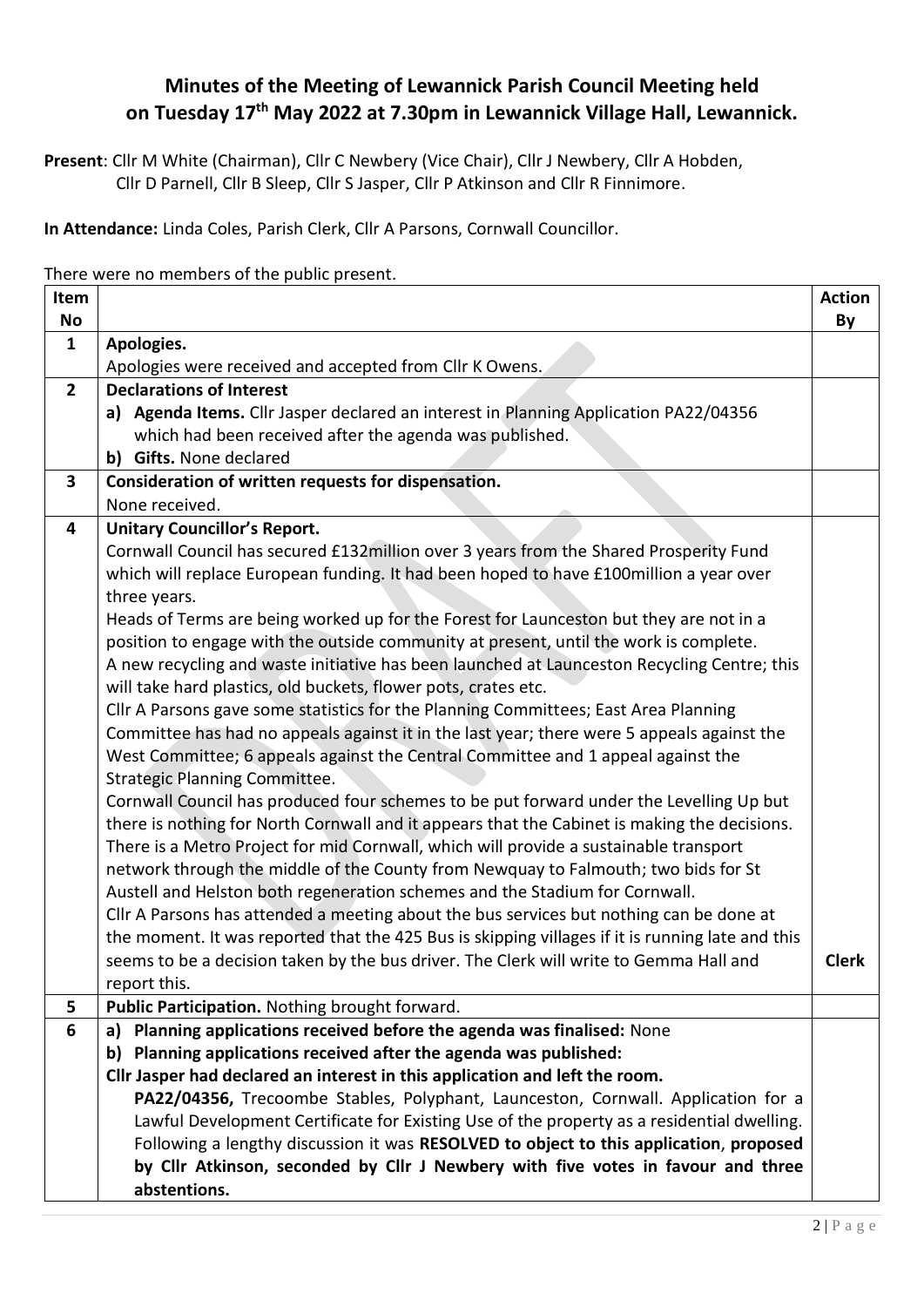|                         | c) Planning decisions notified by Cornwall Council.<br>PA22/01731 Land to the South of Glebelands, Old Hill Lewannick, Launceston. PL15 7QD.                                                                                                                       |              |
|-------------------------|--------------------------------------------------------------------------------------------------------------------------------------------------------------------------------------------------------------------------------------------------------------------|--------------|
|                         | Application for Outline Planning Permission with all matters reserved except for access<br>for the construction of two new dwellings. - Approved.                                                                                                                  |              |
|                         | d) Other Planning Matters. None.                                                                                                                                                                                                                                   |              |
| $\overline{\mathbf{z}}$ | Minutes of the meeting held on Monday 19th April 2022. It was RESOLVED that the                                                                                                                                                                                    |              |
|                         | Minutes are a true record of the Meeting, proposed by Cllr C Sleep, seconded by Cllr                                                                                                                                                                               |              |
|                         | Jasper, with all in favour who had been present at that meeting.                                                                                                                                                                                                   |              |
| 8                       | Matters arising from the above Minutes.<br>None                                                                                                                                                                                                                    |              |
| 9                       | The Hard Play Area at Lewannick School.                                                                                                                                                                                                                            |              |
|                         | The Clerk has received legal advice from Cornwall Council and will now set up a meeting                                                                                                                                                                            |              |
|                         | with the school to discuss the way forward. Cllr White reported that at 5.15pm this evening                                                                                                                                                                        | <b>Clerk</b> |
|                         | he found three young children locked in the field, very distressed, and he had to help them                                                                                                                                                                        |              |
|                         | out.                                                                                                                                                                                                                                                               |              |
| 10                      | <b>Telephone Kiosk.</b>                                                                                                                                                                                                                                            |              |
|                         | A volunteer to paint the kiosk has come forward and Cllr C Newbery and Cllr J Newbery will                                                                                                                                                                         | CN/JN        |
|                         | meet with him to discuss.                                                                                                                                                                                                                                          |              |
|                         | Cllr J Newbery has put down some hard standing at the entrance to the telephone kiosk, for                                                                                                                                                                         |              |
|                         | which he was thanked.                                                                                                                                                                                                                                              |              |
| 11                      | Queen's Platinum Jubilee.                                                                                                                                                                                                                                          |              |
|                         | The commemorative coins for the children of the Parish will be advertised in the Newsletter                                                                                                                                                                        |              |
|                         | again. These will be distributed on the Saturday/Sunday at Lewannick and during the Big                                                                                                                                                                            |              |
|                         | Lunch at Polyphant.                                                                                                                                                                                                                                                |              |
|                         | The Clerk will register the Beacon at Bovetown Farm which will be lit at 9.45pm on Thursday                                                                                                                                                                        | <b>Clerk</b> |
|                         | 2 <sup>nd</sup> June following a barbecue which will start at 8.30pm.                                                                                                                                                                                              |              |
| 12                      | <b>Highway and Footpath Matters.</b>                                                                                                                                                                                                                               |              |
|                         | a) A30/B3257 junction at Bodmin Moor Services (Plusha)                                                                                                                                                                                                             |              |
|                         | The Clerk will write to Scott Mann, MP, in relation to the levelling up funding that has                                                                                                                                                                           | <b>Clerk</b> |
|                         | come to Cornwall and ask that funding for a Grade Separation Junction at Plusha will be                                                                                                                                                                            |              |
|                         | included.                                                                                                                                                                                                                                                          |              |
| 13                      | Play Areas and Open Spaces.                                                                                                                                                                                                                                        |              |
|                         | a) New matting for Lewannick play area.                                                                                                                                                                                                                            |              |
|                         | Cllr C Newbery has received one quote for matting, £13,440 +VAT, and is waiting for                                                                                                                                                                                |              |
|                         | two more. The Events Committee has raised £2,500 but would like to see a new piece of                                                                                                                                                                              |              |
|                         | equipment purchased with some of this money. It was considered that the matting is                                                                                                                                                                                 |              |
|                         | more important from a Health & Safety point of view.                                                                                                                                                                                                               |              |
|                         | b) Cllr J Newbery asked if a replacement Dome can be paid for, £115.80 including VAT, it                                                                                                                                                                           | <b>Clerk</b> |
|                         | was RESOLVED that the Clerk will pay Schoolscapes as per the proforma invoice.                                                                                                                                                                                     |              |
|                         | Proposed by Cllr Atkinson, seconded by Cllr Sleep with all in favour.                                                                                                                                                                                              |              |
|                         | The Clerk will make sure that the grass is cut for the Jubilee weekend and ask Darren<br>c)                                                                                                                                                                        | <b>Clerk</b> |
|                         | Humber to cut Polyphant play area more frequently.                                                                                                                                                                                                                 |              |
|                         | d) The benches in Polyphant have been repaired and Cllr White will ask if the new slats are                                                                                                                                                                        | <b>MW</b>    |
|                         | treated and whether they need to be coloured up to match the existing wood.                                                                                                                                                                                        |              |
| 14                      | Correspondence.                                                                                                                                                                                                                                                    |              |
|                         | The Chairman declared the need for a Closed Session at the end of this meeting to discuss<br>correspondence that he has received. It was RESOLVED to move into Closed Session after<br>Item 18, proposed by Cllr White, seconded by Cllr Sleep with all in favour. |              |